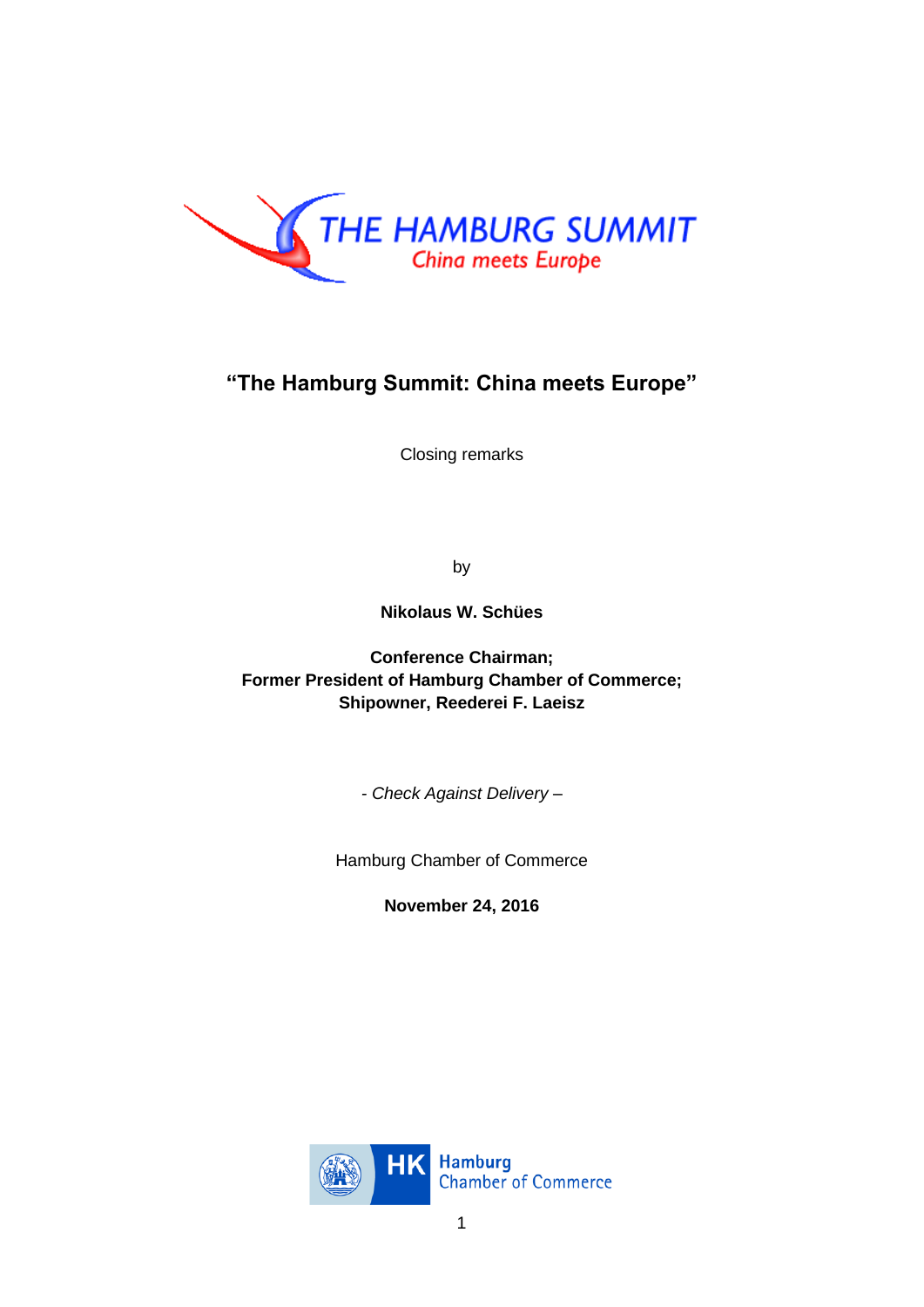Your Excellency Ms. Liu Yandong,

Thank you so much for your excellent speech and for sharing your views on China´s economic transition with us.

Your Excellency Ms. Liu Yandong, Your Excellency Mr. Jyrki Katainen, dear Minister Dr. Steinmeier, First Mayor Olaf Scholz, Members of the Diplomatic and Consular Corps, Ladies and Gentlemen,

In my capacity as Conference Chairman I like to thank Her Excellency Liu Yandong, Vice President Katainen, Minister Steinmeier and First Mayor Scholz for their inspiring speeches which painted a clear picture of the prospects for the relationship between China and Europe.

Ladies and Gentlemen,

It was at the 5<sup>th</sup> "Hamburg Summit" 2012 when a wise Chinese friend taught me something about the Chinese culture that I did not forget until this very day.

And that man happened to be the leader of the 2012 CFIE delegation, Mr. Lu Jianzhong.

He told me about the most popular number in China – the lucky number "8" symbolizing good luck, fortune and eternity.

I remembered Mr. Lu Jianzhong´s wise words when I prepared this speech.

Therefore I will be using eight sentences to close our Luncheon and this year's  $7<sup>th</sup>$  "Hamburg" Summit".

First:

Ms. Liu Yandong's presence underlines the importance that the Chinese government attaches to our conference that ranks among the top international conferences on China and Europe.

Dear Ms. Liu Yandong, it is our special pleasure that you chose the "Hamburg Summit" as an occasion for visiting Germany and Hamburg for the first time.

Please come back again with more time for us and our city.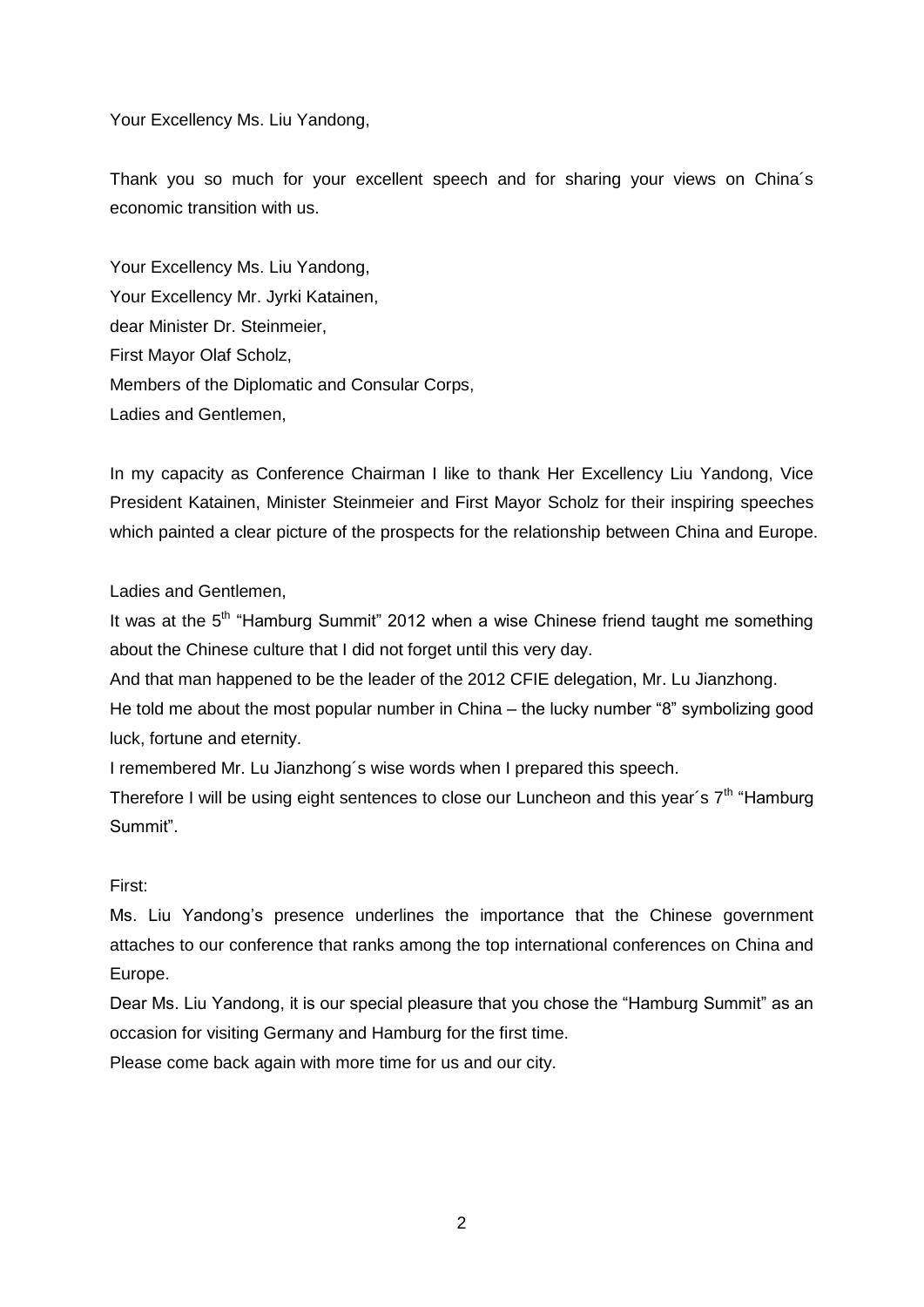## Second:

The participation of Mr. Jyrki Katainen, Vice President of the European Commission is a clear sign that Europe is reaching out for China in order to integrate the People's Republic into the framework of a rule-based international order.

I also deeply thank our German Foreign Minister Dr. Frank-Walter Steinmeier who attends the "Hamburg Summit" for the third time underlining that the bilateral German-Chinese relations are closer than ever.

## Third:

Our two Chinese co-hosts CFIE and CATIS did a tremendous job in bringing very big and high-ranking delegations to our  $7<sup>th</sup>$  "Hamburg Summit".

You are truly great partners and we highly appreciate your old and deep friendship and support.

## Fourth:

For the second time, the "Hamburg Summit" has invited 30 young leaders from Europe and China to participate in the "Young Leaders' Forum" that took place before and during our conference.

I sincerely thank our partner, the OAV German Asia-Pacific Business Association, for jointly organising this Forum with us and for very actively supporting our conference.

#### Fifth:

I also like to thank our academic partners, the GIGA Institute of Asian Studies and the Mercator Institute for China Studies (MERICS), for supporting us in a tremendous way.

For the first time, MERICS organized a think tank panel, and I am happy to say that the feedback of the participants was extremely positive.

I would also like to highlight the remarkable support of the Confucius Institute providing our "Hamburg Summit" with cultural performances that foster the mutual understanding between China and Europe even further!

Sixth:

At this year´s "Hamburg Summit", we welcomed more than 550 participants.

China literally met Europe during the last two days!

Our conference would be nothing without all the high-ranking speakers and participants who came from different parts of the world to share their knowledge and insights on the EU-China relations with us.

Thank you all for coming!